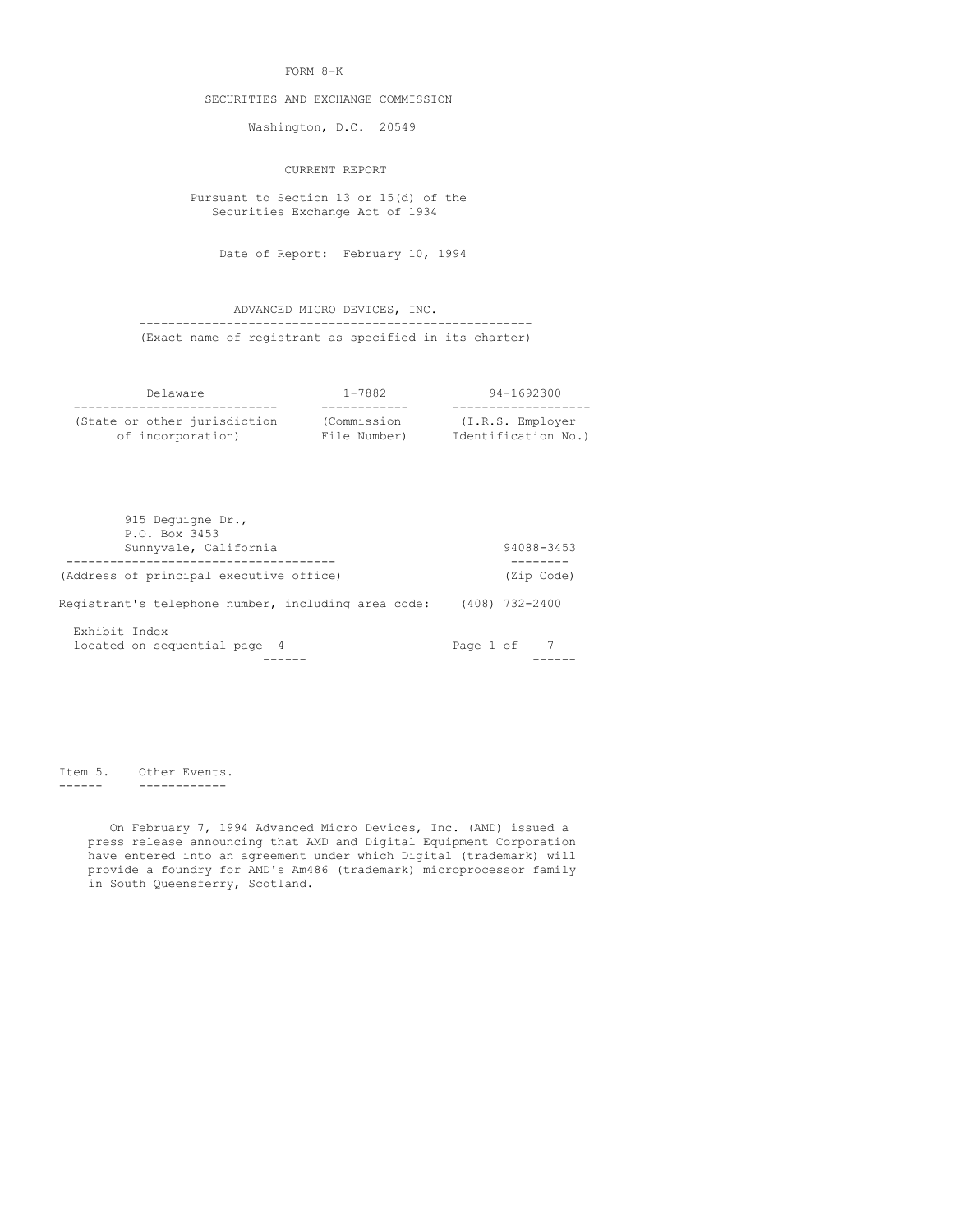SIGNATURES ----------

 Pursuant to the requirements of the Securities Exchange Act of 1934, the registrant has duly caused this report to be signed on its behalf by the undersigned hereunto duly authorized.

> ADVANCED MICRO DEVICES, INC. (Registrant)

Date: February 10, 1994 By: /s/ Larry R. Carter

 ------------------- ----------------------- Larry R. Carter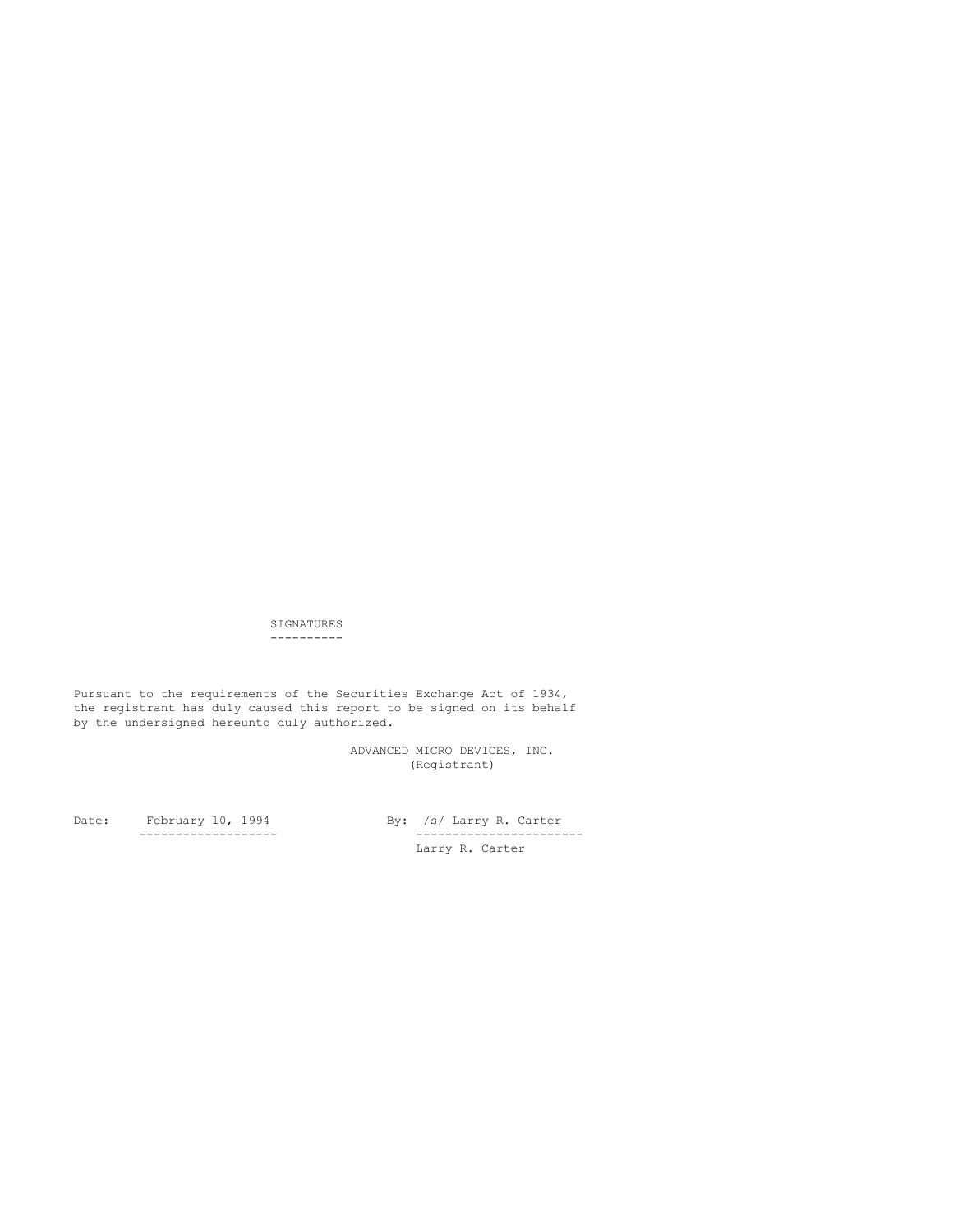Exhibit Index -------------

Sequential Sequential Sequential Sequential Sequential Sequential Sequential Sequential Sequential Sequential Sequential Sequential Sequential Sequential Sequential Sequential Sequential Sequential Sequential Sequential Se **Page No. Page No.** --------

28.1 Press release announcing foundry agreement 5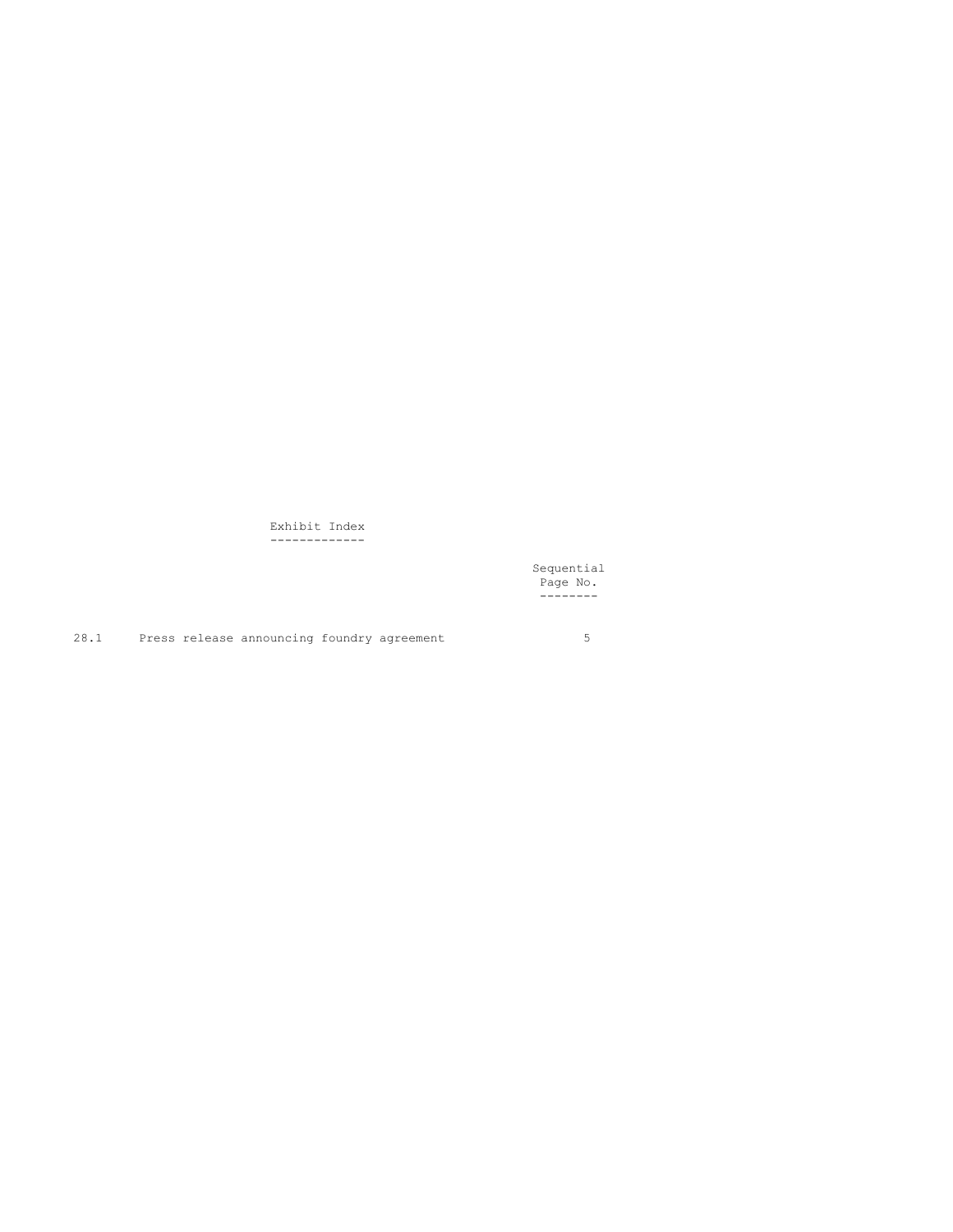NEWS RELEASE (LOGO APPEARS HERE) ADVANCED MICRO DEVICES

> 901 Thompson Place P.O. Box 3453 Sunnyvale CA 94088-3453 Tel (408) 732-2400

 AMD AND DIGITAL ANNOUNCE FOUNDRY AGREEMENT SUNNYVALE, CA ... February 7, 1994 ... Advanced Micro Devices and Digital Equipment Corporation today announced an agreement under which Digital trademark will become a foundry for AMD's Am486 trademark microprocessor family. Digital will produce wafers for AMD at its South Queensferry, Scotland, manufacturing facility utilizing an adaptation of Digital's 0.68-micron process technology.

 "The selection of Digital Equipment Corporation as a foundry partner assures that AMD will have more production capacity to meet growing customer demand for Am486 microprocessors," said W.J. Sanders III, chairman and chief executive officer of AMD. "The participation of Digital will further assure our customers that our products will meet the highest standards of quality, performance and reliability."

 "As a merchant semiconductor vendor, this relationship enables us to further capitalize on our investments in leading-edge semiconductor process technology and microprocessor manufacturing," said Robert B. Palmer, president and chief executive officer of Digital. "This agreement will enable Digital to produce increased volumes in our South Queensferry fab, resulting in lower cost per wafer for all of Digital's semiconductor products. Building on our world-class semiconductor design and production capabilities is a key part of our ongoing plan to return Digital to sustained profitability."

# (more)

 The agreement is for two years with an option for extension at the end of that period. Initial production shipments of Am486 products from wafers manufactured by Digital are expected to begin in the fourth quarter of 1994. AMD expects that shipments of Am486 microprocessors manufactured from die produced at the Digital facility will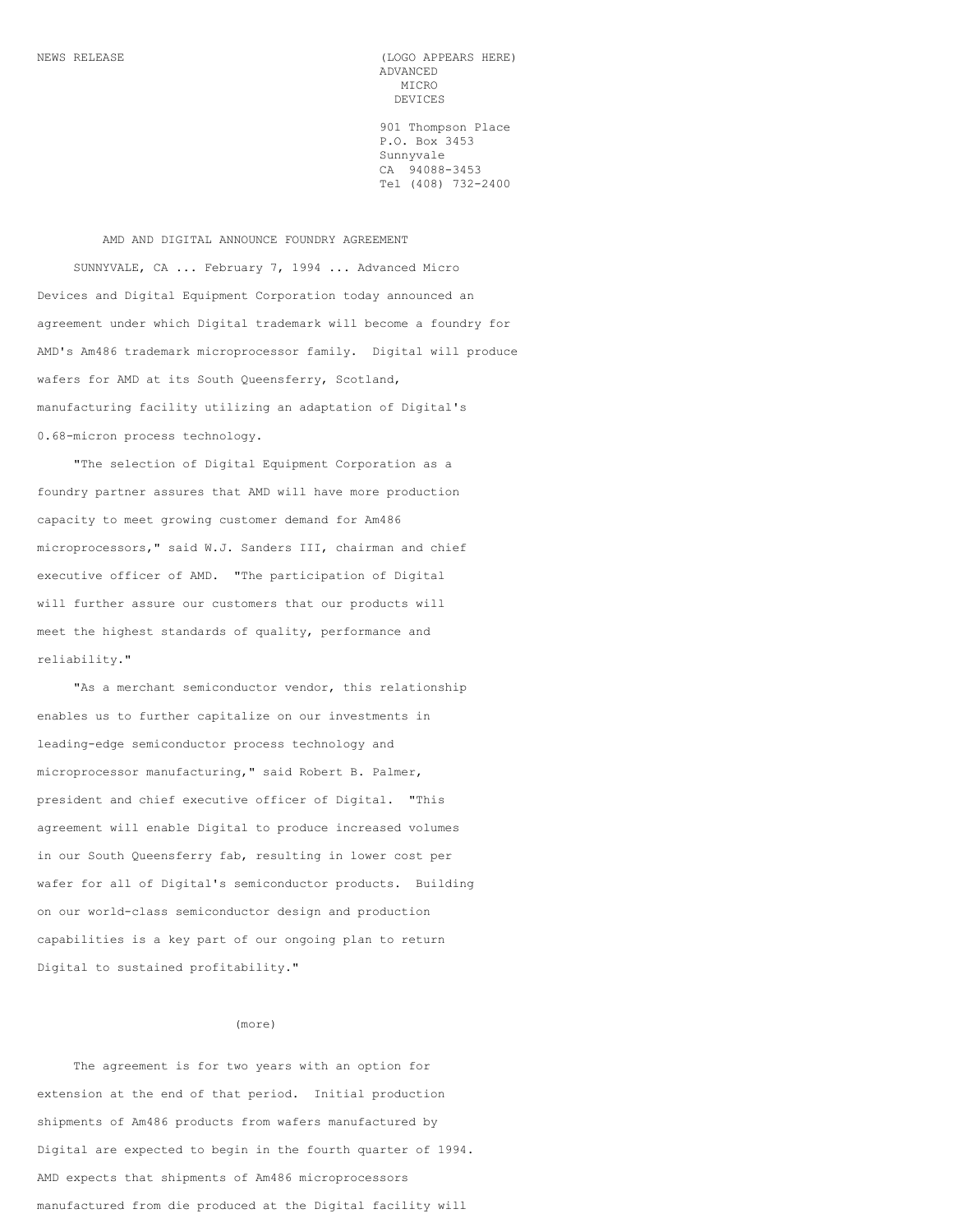reach an annual run-rate of 2,000,000 units in the first half of 1995.

 "From a long-term strategic perspective, this agreement also assures that AMD will have added production capacity for current and future generations of microprocessor products," Mr. Sanders said. "With this foundry agreement, we have the ability to allocate additional 0.5-micron manufacturing capacity at our facility in Sunnyvale, California, to production of both our high-performance Am486 devices and our fifth-generation K5 microprocessor products in 1995," Mr. Sanders continued. "In effect, the Digital foundry will provide a 'bridge' during the completion and initial production ramp of our new sub 0.5-micron facility, Fab 25 in Austin, Texas, thereby assuring that AMD will have in place additional capacity to meet expected demand for our most advanced microprocessor products," Mr. Sanders concluded.

 "Manufacturing the Am486 microprocessor at our Scotland facility on the same line with our Alpha AXP trademark microprocessors complements our own production plan," said Ed Caldwell, Digital's vice president of Semiconductor Operations. "This takes advantage of our high-yielding 0.68-micron process. In addition, we will be migrating this facility to 0.5 micron technology over the next year to boost performance and output of both Alpha AXP and Am486 microprocessors."

## (more)

 Digital Equipment Corporation is the world's leader in open client/server solutions from personal computing to integrated worldwide information systems. Digital's scalable Alpha AXP platforms, storage, networking, software and services, together with industry-focused solutions from business partners, help organizations compete and win in today's global marketplace.

 Advanced Micro Devices, Inc., the fifth-largest U.S. manufacturer of integrated circuits, produces microprocessors and related peripherals, memories, programmable logic devices and circuits for telecommunications, office automation and networking applications. AMD has sales offices worldwide, and has manufacturing facilities in Sunnyvale, California; Austin, Texas; Bangkok, Thailand; Penang, Malaysia; Singapore; and Basingstoke, England.